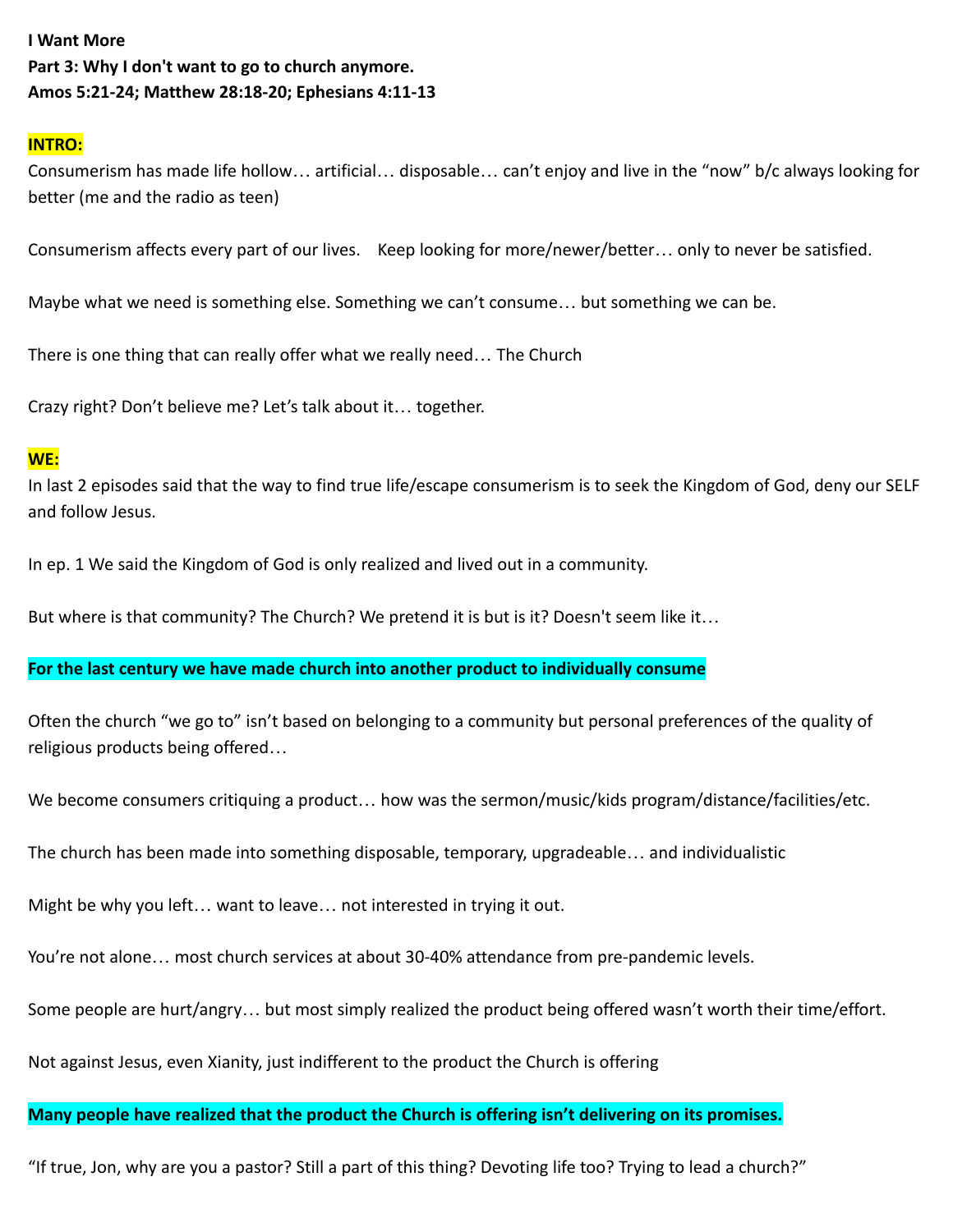Great question… I'll answer it in a bit..

But, I don't blame anyone and neither does God… in fact he has some thoughts on individualistic consumerism in religion too… take a look at what he said about it…

We'll find the truth that started this earth changing movement… The Church.

## **The Church isn't a product to individually consume… but a purposeful community to join**.

## **GOD:**

According to Jewish scriptures God created the nation/people of Israel to bless the whole world. To be God's representatives to humanity of his existence, love, power, care. And usher in his ultimate plan to save humanity and bring his kingdom to earth.

There were a lot of ups and downs as each generation either embraced this role or ignored it…

And around 760 BC many of the people had become comfortable and wealthy (b/c of trade routes).... Commerce thrived, an upper class emerged, built expensive homes, rich enjoyed an easy and indulgent life while the poor were exploited and overlooked.

They still observed their traditional religious festivals and sacrifices but their hearts and motivation had changed…

Instead of seeing themselves as God's way to bless the earth they started seeing everything including their role as God's representatives as a product for them to consume for themselves…

So God sent a man named Amos to shed light on where they went wrong… and in this account I think there is something very important/interesting for us in the moment we find ourselves.

## **Amos 5:21-24**

Hate your show and pretense…

- Ouch that's harsh
- In their mind they are singing to/for God… they are worshiping God.. really feeling his presence.
- They are being good and sacrificing to God

But they are fooling themselves…

YOUR show. YOUR festivals/offerings/noisy hymns/harps etc. Who are they actually doing these things for?

- Themselves. They said it was for God but it was really for them.. Made them feel good.
- Nothing wrong with religious expression… problem comes when we do it for ourselves *pretending* it's all for God. And it makes us somehow holy, and on his good side.
- God doesn't need our worship... he's fine without it... but he knows we can only find true life/happiness when our lives are devoted to his kingdom and following him…

## **Religious expression often becomes a way to indulge self instead of deny self.**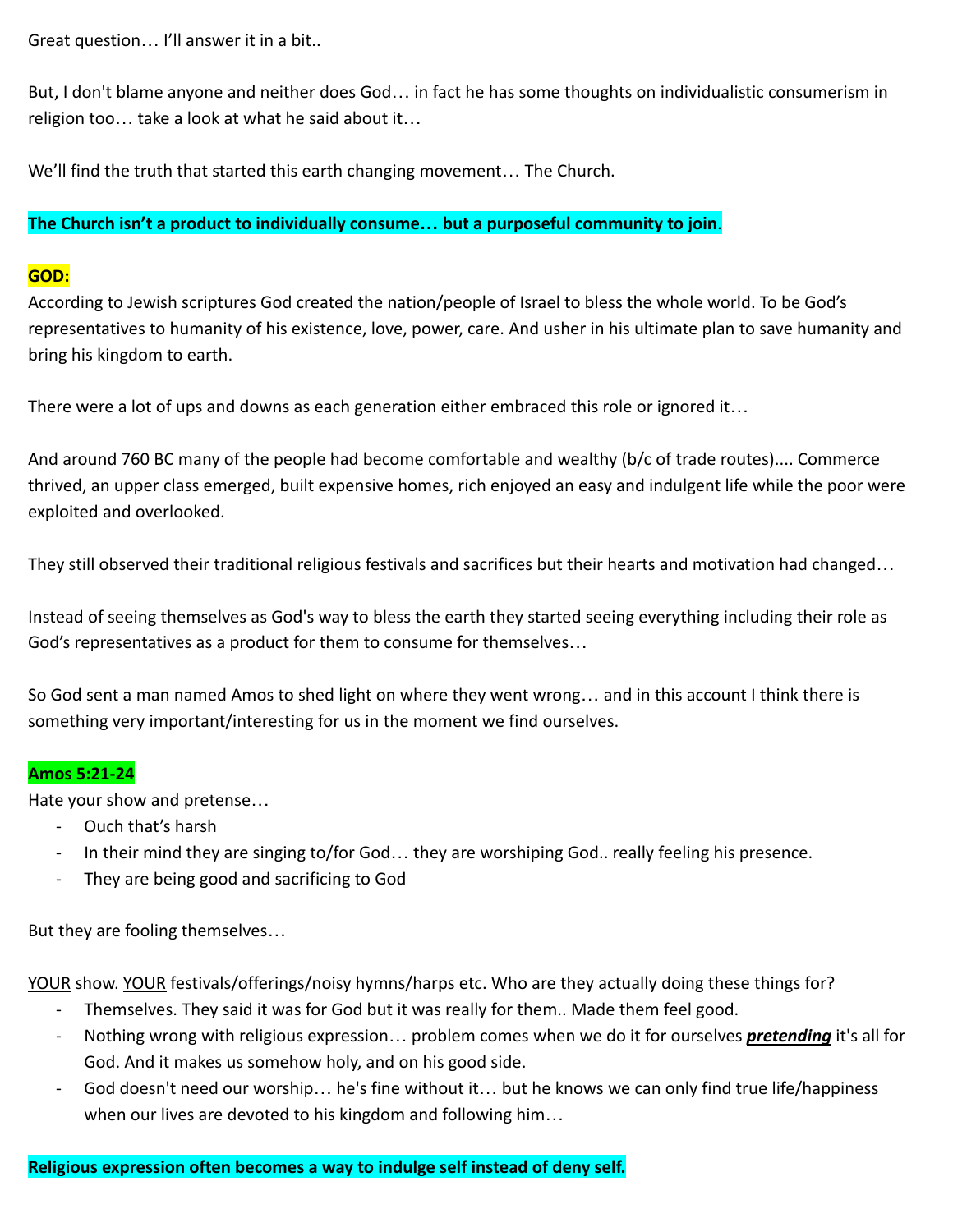## They had made a sham/show of its original intent

Israel wasn't created to observe festivals and create music and offer sacrifices… those were designed to be a picture/expression of their real purpose… pointing to God's love for all of humanity… preparing the world to experience and accept what was coming... God himself coming to earth, ushering in his kingdom where he would live in, guide, and begin restoring his people to himself.

God didn't hate the fact that they had festivals and sacrifices… he had actually told them to do them (through Moses)… he hated them b/c the people hadn't transformed their hearts… they weren't living as God's chosen community.

**V. 24** See **if religious observance isn't accompanied by a community committed to justice and love, it's all an empty sham.**

To which we say… "Yeah those crazy Israelites… what the heck was wrong with them."

Let me read to you how this might have been written today… **Eugene Peterson's The Message Version-**

"I can't stand your religious meetings. I'm fed up with your conferences and conventions. I want nothing to do with your religion projects, your pretentious slogans and goals. I'm sick of your fund-raising schemes, your public relations and image making. I've had all I can take of your noisy ego-music. When was the last time you sang to me? Do you know what I want? I want justice—oceans of it. I want fairness—rivers of it. That's what I want. That's all I want."

Nothing wrong with church services. Heart behind them? Be honest… who's it for?

What is the motivation? Consume more religious products/experiences for ourselves…

"Get me through our week/fill me up/feed me"… OR for us to be equipped to bring the kingdom of God to earth now?

To bring justice and righteousness… show the world the love of God… or simply experience a religious show?

## **The Church wasn't created to be a product to individually consume but to be a purposeful community to join.**

Not a product to buy but a new life in a new family… now and forever… together.

## Purpose: **Matt 28:18-20, Eph. 4:11-13.**

Instead of fulfilling our purpose… as **Dallas Willard- "We have generated a body of people who consume Christian services and think that this is Christian faith…We have trained Christians to be demanding consumers, not disciples."**

So you asked earlier… why am I still part of/devoting my life to/helping lead a church in the 21st century?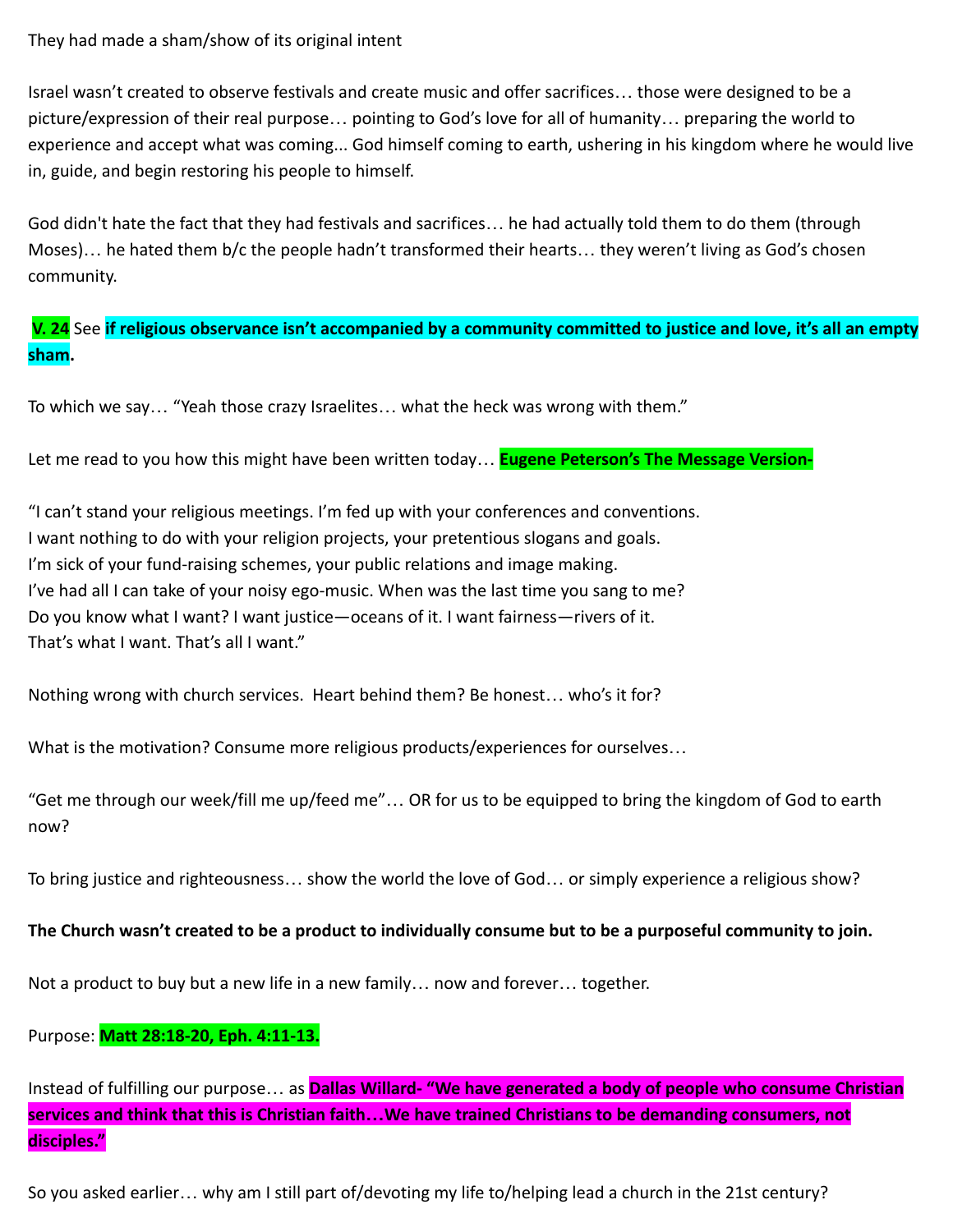- Because I truly believe Jesus won't leave his Church in this consumeristic stupor.
- He loves the people of this world, of this city too much to let us stay on the path of individualistic consumeristic religion.
- What the world needs is exactly what the Church was created to be...
- A community accepted, united, and loved by Jesus on a mission to bring that same acceptance, unity and love to their neighbors.

**The world doesn't need another product to consume. We need a community that invites us to discover, enjoy, and share the life Jesus offers… together.**

What are we all longing for/needing? Entertainment? Self-help lectures? A spiritual high that lasts until the kids start fighting in the car?

Or a community that exemplifies love, peace, unity… encourages/accepts/supports us… teaches/proves that we are loved not b/c of what we produce/consume but b/c God himself died and rose again for us. That we have eternal worth b/c the eternal God chose to love us?

All trying to get through life, raise/support family… but as we do we can have a deeper meaning/purpose that infuses all of it.

**Jesus is real. His kingdom is real. And we are invited to a real life of purpose and love through Jesus.**

How are we trying to do this together? What are you invited into? Next episode.

## **YOU:**

But before we get there…

## **Read: Ephesians 4:11-16**

### **Dream: What would it look like for me to purposely join this type of community?**

- What role/special work might you contribute?
- How would life change for you/family/circle of friends and acquaintances.

### **WE:**

Together we can be something different.

Different than what we see now… but it's what was always intended for us.

Jesus didn't die and rise again so we can individually consume as much or as little as we want of our preferred religious products.

Jesus gave himself so that we can have eternal/true/full life together now and forever.

This life isn't found/experienced in a product we consume… but in a community we are invited to join.

## **The life Jesus offers is only realized and lived out within a community.**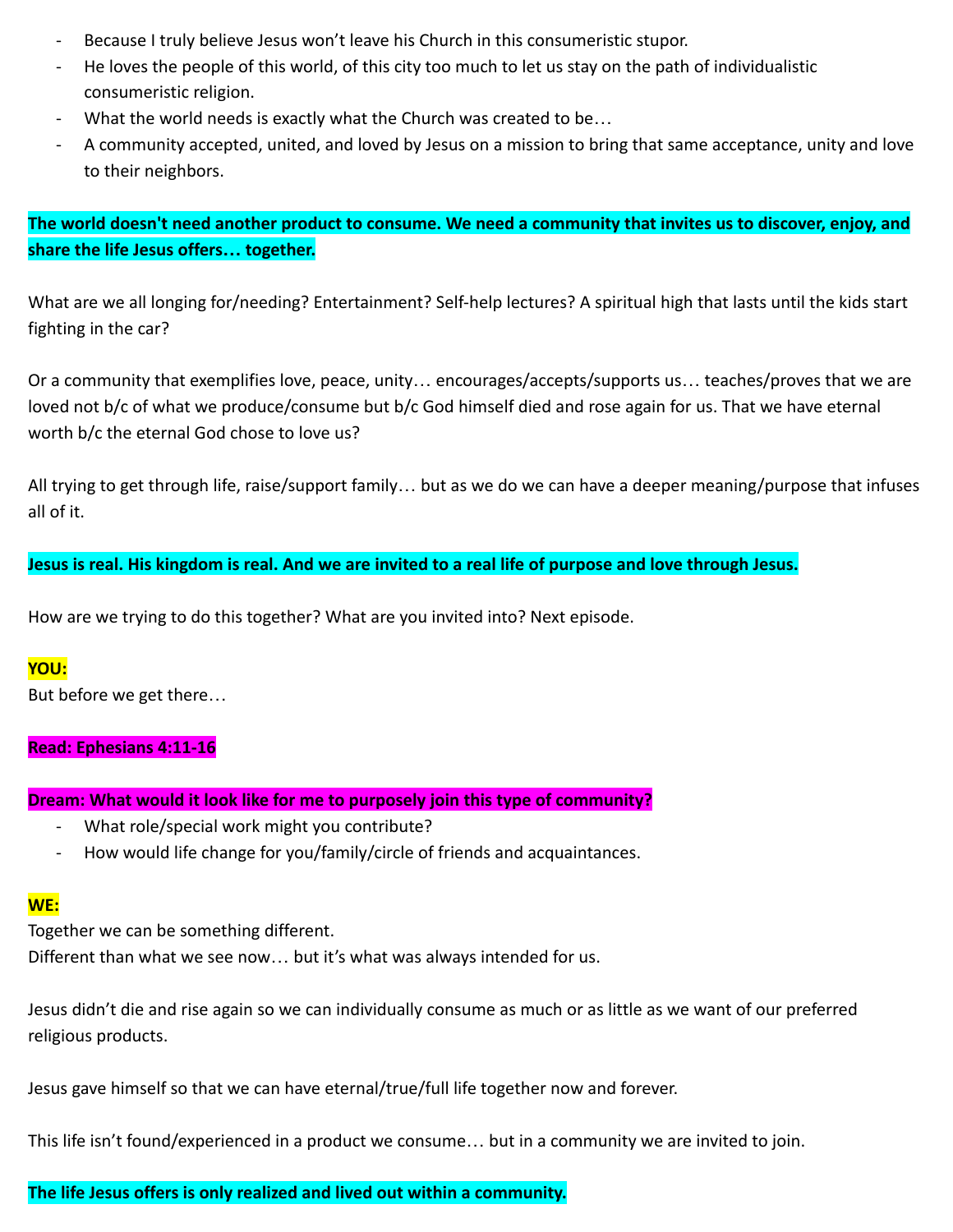## **Summary:**

Consumerism has made life hollow… artificial… disposable… We can't enjoy and live in the "now" because we are always looking for more, newer, or better. This cycle of unsatisfaction affects every part of our lives. Maybe we need something else. Something we can't consume… but something we can be.

## **Discussion Questions:**

- 1. How have you seen God's love this week?
- 2. Read Amos 5:21-24 again. How would you describe Religious Consumerism? Where/how have you seen Religious Consumerism in your experience?
- 3. What would be different if we all saw the Church as a community to join instead of another product to consume?
- 4. Read Ephesians 4:16. What role or special work do you feel you could bring to a Jesus Following Community right now?
- 5. How can your group pray for you?

## Episode Breakdown:

- 00:00 Looking for something better
- 01:40 Feeling disinterested and indifferent
- 04:00 Individualistic consumerism
- 05:30 Not the first time…
- 08:00 Nothing wrong with…
- 10:00 Needed ingredients.
- 12:15 A purpose
- 14:20 What are we longing for?
- 16:05 A little prep work
- 18:00 Qs and updates

Main Points:

- For the last century we have made church into another product to individually consume.
- Many people have realized that the product the Church is offering isn't delivering on its promises.
- The Church isn't a product to individually consume… but a purposeful community to join.
- Religious expression often becomes a way to indulge self instead of deny self.
- If religious observance isn't accompanied by a community committed to justice and love, it's all an empty sham.
- The world doesn't need another product to consume.
- We need a community that invites us to discover, enjoy, and share the life Jesus offers… together.
- Jesus is real. His kingdom is real. And we are invited to a real life of purpose and love through Jesus.
- The life Jesus offers is only realized and lived out within a community.

Challenge this week:

- Read: Eph 4:11-16
- Dream: What would it look like for me to purposely join this type of community?